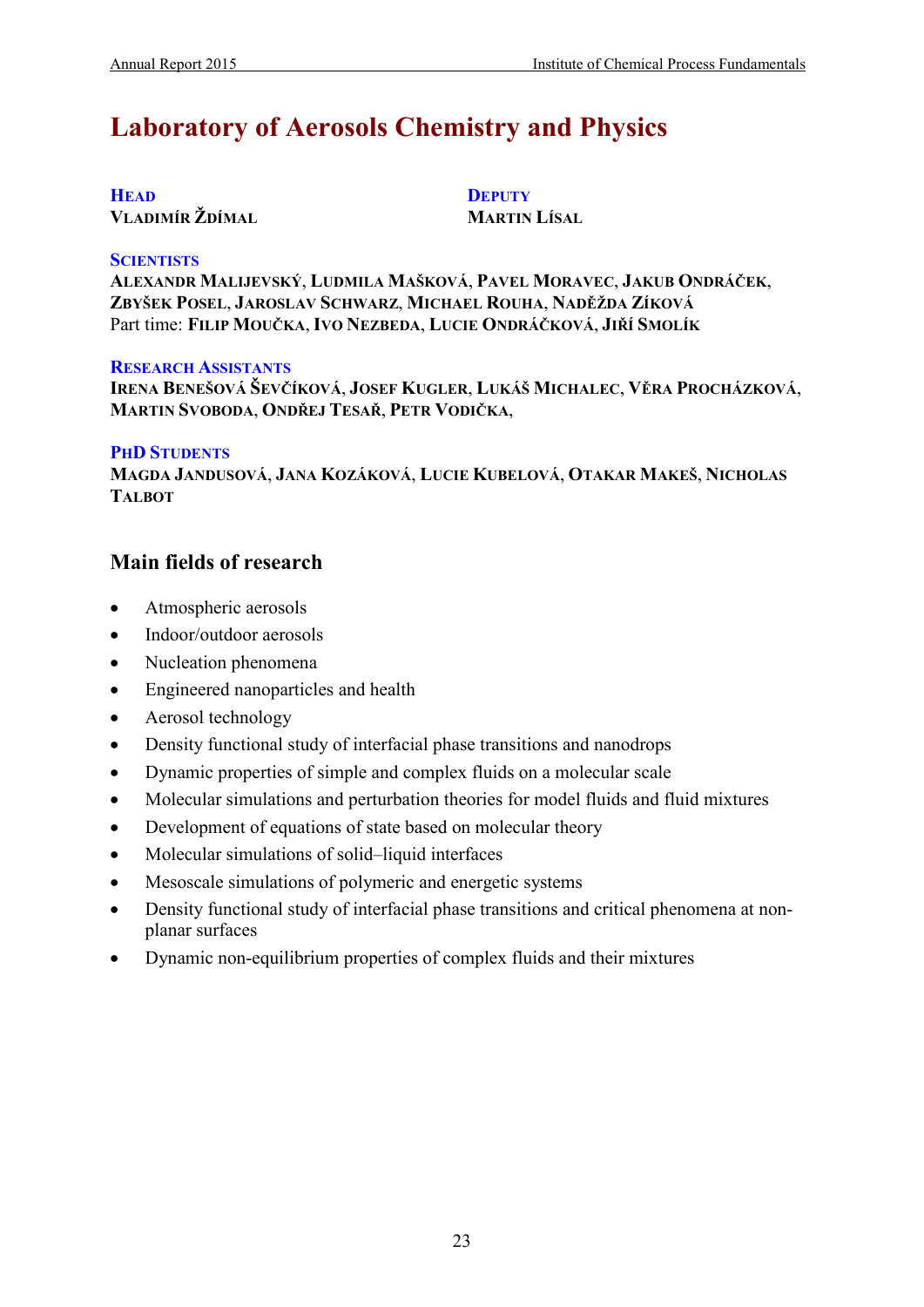## **Research projects**

#### **Molecular-level simulations aqueous electrolytes**

 $(I. Nezbeda, *ivonez@icpf.cas.cz*; joint project with the University of Ontario, Institute of$ Technology, Oshawa, ON, Canada and UJEP; supported by UJEP)

This project deals with common non-polarizable models of electrolytes with the goals to (i) assess their appropriateness, (ii) find ranges of their applicability, and (iii) examine the possibility of their improvement by a reparametrization. Consistency tests of available literature data for the chemical potential were also performed. All simulations used the recently developed MPM-MC method demonstrating thereby its efficiency. [Ref. 3]

#### **Tailored self-assembly of polyelectrolyte copolymers with surfactants in aqueous solutions**

(Z. Posel, M. Lísal, [posel@icpf.cas.cz,](mailto:posel@icpf.cas.cz) [lisal@icpf.cas.cz;](mailto:lisal@icpf.cas.cz) supported by GACR, project No. 13-02938S)

Multidisciplinary study of the tailored self-assembly of branched polyelectrolyte copolymers with surfactants in aqueous solutions aimed at deeper understanding of the relationship between the chain architecture and the structure, stability, thermodynamic behavior and properties of nanostructures formed under different conditions (pH, ionic strength, temperature) was carried out. A combination of dissipative particle dynamics and newly developed hybrid Monte Carlo method with experiments was used. [Refs. 11, 15, 24, 27]



**Schematic of the meso-scale models: (a) parallepepid model P with 192** *p***-type beads (green) and (b) elongated model L with 136** *p***-type beads and 16** *k***-type beads (orange)**

#### **A controlling of diffusion processes in pores with varying permeability**

(A. Malijevský, M. Lísal, [malijevsky@icpf.cas.cz,](mailto:malijevsky@icpf.cas.cz) [lisal@icpf.cas.cz;](mailto:lisal@icpf.cas.cz) supported by GACR, project No. 13-09914S)

Interfacial phase transitions at non-planar surfaces have been studied in the framework of a density functional theory and effective Hamiltonian theory. New hidden connections (covariances) between adsorption phenomena at different substrate geometries have been found and explained. While most of the results obtained by the two theories give mutually consistent conclusions, the molecular-based density functional theory whose implementation was newly extended for the geometries possessing nontrivial symmetries, provides a more microscopic insight into the understanding of the interfacial phenomena and revealed some new and surprising predictions. These results are not only interesting by their own rights but also serve as a pre-requisite for a further study of dynamical properties of fluids (such as diffusive processes) at modified surfaces and between patterned walls. [Refs. 16, 17]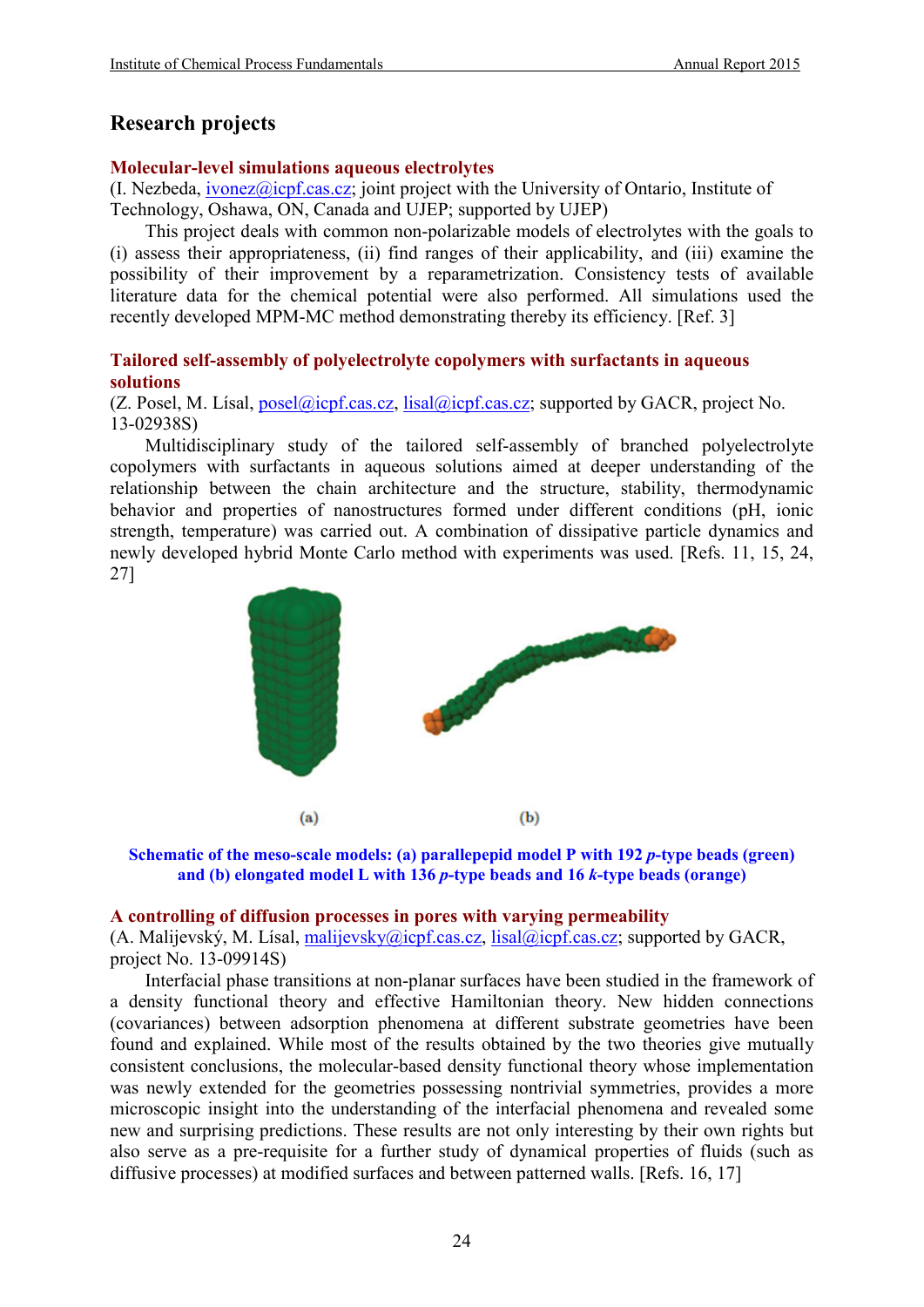#### **Mesoscopic modeling of protein - surface interactions**

(A. Malijevský, Z. Posel, and M. Lísal, [malijevsky@icpf.cas.cz,](mailto:malijevsky@icpf.cas.cz) [posel@icpf.cas.cz,](mailto:posel@icpf.cas.cz) and [lisal@icpf.cas.cz;](mailto:lisal@icpf.cas.cz) supported by Grant Programme of the MEYS, project No. LH12020)

Mesoscopic modeling using dissipative particle dynamics was employed to systematically study the effect of shape, size and hydrophobicity / hydrophilicity of proteins on their adsorption kinetics. Mesoscale models of proteins and surfaces were obtained from atomistic simulations of individual proteins in water and individual proteins close to walls using mapping from the atomistic to mesoscopic level. [Refs. 11, 17]



**Two-dimensional density profile of liquid droplet on the molecularly rough surface**

#### **Maximizing the EU shale gas potential by minimizing its environmental footprint (ShaleXenvironmenT)**

 $(M. Lísal, *lisal@icpf.cas.cz*; supported by EU HORIZON2020, project No. 640979)$ 

Securing abundant, affordable, and clean energy remains a critical scientific challenge. Fortuitously, large shale formations occur within Europe. As the conventional gas production in Europe peaked in 2004, European shale gas could become a practical necessity for the next 50 years. However, the exploitation of shale gas remains challenging. Further, its environmental footprint is at present poorly quantified. Great care is needed to assess and pursue this energy resource in the safest possible way for the long-term future of Europe whilst protecting the European diverse natural environment.

With this in mind, ShaleXenvironmenT assembled a multi-disciplinary academic team, with strong industrial connections. The primary objective is to assess the environmental footprint of shale gas exploitation in Europe in terms of water usage and contamination, induced seismicity, and fugitive emissions. Using synergistically experiments and modeling activities, ShaleXenvironmenT will achieve its objective via a fundamental understanding of rock-fluid interactions, fluid transport, and fracture initiation and propagation, via technological innovations obtained in collaboration with industry, and via improvements on characterization tools. ShaleXenvironmenT will maintain a transparent discussion with all stakeholders, including the public, and will suggest ideas for approaches on managing shale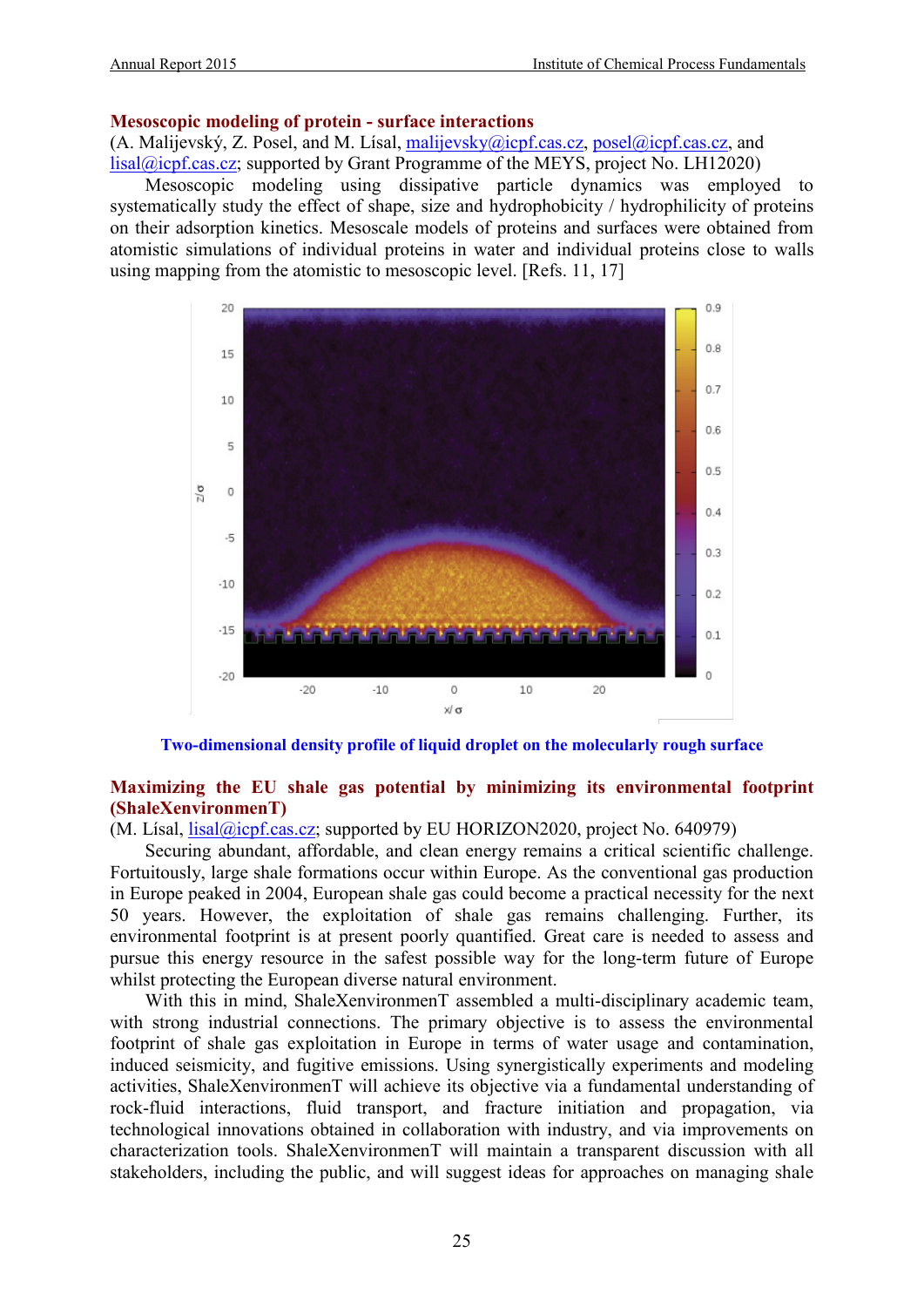gas exploitation, impacts and risks in Europe, and eventually worldwide. The research will bring economical benefits for consultancy companies, service industry, and oil and gas conglomerates. The realization of shale gas potential in Europe is expected to contribute clean energy for, e.g., the renaissance of the manufacturing industry.

#### **Human EXposure to Aerosol COntaminants in Modern Microenvironments**

(V. Ždímal, [zdimal@icpf.cas.cz;](mailto:zdimal@icpf.cas.cz) supported by EC, Marie Curie Actions - Initial Training Networks, project No. 315760, FP7-PEOPLE-2012-ITN, HEXACOMM)

The main research goal of HEXACOMM is to apply scientifically-based modelling and experimental methods to relate concentrations of particulate matter in the indoor domestic environment to its sources and human exposure implications. The second research objective is to determine the human exposure arising from such exposure at both individual and collective (population) scales at modern microenvironments.

Contributions from outdoor air will be taken into account. Central idea of HEXACOMM is that a combination of tools and methods will enable us to relate indoor air quality to aerosol contaminants in urban homes, offices, vehicles with human exposure in a quantitative manner. To achieve our goal and objectives we propose to undertake, in parallel, a carefully designed validation programme at the European scale combining specifically targeted indoor air quality measurements, source apportionment studies, micro-environmental modelling, dosimetry modelling and exposure studies. Ultimately, our vision is that such enhanced understanding of the underpinning science will lead to improved indoor air quality in European domestic environments, while facilitating development of strategies to mitigate the impacts of aerosols on human exposure. [Refs. 2, 5, 6]

#### **Aerosols, Clouds, and Trace gases Research InfraStructure Network**

(V. Ždímal, [zdimal@icpf.cas.cz;](mailto:zdimal@icpf.cas.cz) supported by EC, project No. INFRA-2010-1.1.16 ACTRIS) ACTRIS (Aerosols, Clouds, and Trace gases Research InfraStructure Network) is the European Project aiming at integrating European ground-based stations equipped with advanced atmospheric probing instrumentation for aerosols, clouds, and short-lived gas-phase species. ACTRIS will have the essential role to support building of new knowledge as well as policy issues on climate change, air quality, and long-range transport of pollutants.

ACTRIS is building the next generation of the ground-based component of the EU observing system by integrating three existing research infrastructures: EUSAAR, EARLINET, CLOUDNET, and a new trace gas network component into a single coordinated framework. ACTRIS is funded within the EC FP7 under "Research Infrastructures for Atmospheric Research".

#### **Aerosols, Clouds, and Trace gases Research InfraStructure Network**

(V. Ždímal, [zdimal@icpf.cas.cz;](mailto:zdimal@icpf.cas.cz) supported by EU HORIZON 2020, project No. 654109, ACTRIS-2 IA)

Detecting changes and trends in atmospheric composition and understanding their impact on the stratosphere and upper troposphere is necessary for establishing the scientific links and feedbacks between climate change and atmospheric composition. The primary objective of ACTRIS is to provide the 4D-variability of clouds and of the physical, optical and chemical properties of short-lived atmospheric species, from the surface throughout the troposphere to the stratosphere, with the required level of precision, coherence and integration. The second objective is to provide effective access to this information and the means to more efficiently use the complex and multi-scale ACTRIS parameters serving a vast community of users working on models, satellite retrievals, and analysis and forecast systems. The third objective is to raise the level of technology used in the RI and the quality of services offered to the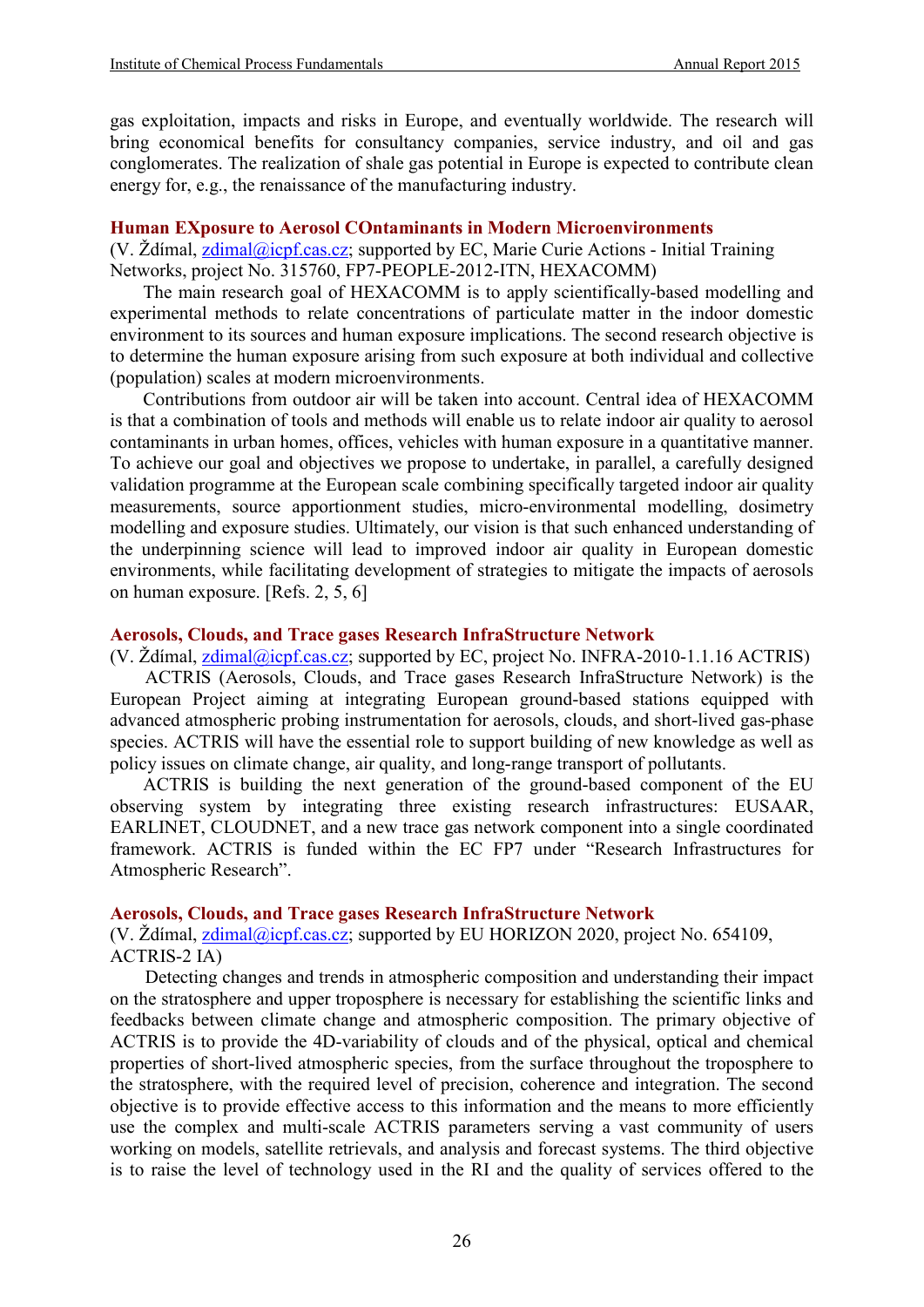community of users, involving partners from the private sector. Finally, the fourth objective of ACTRIS is to promote training of operators and users and enhance the linkage between research, education and innovation in the field of atmospheric science.

#### **Centre for studies on toxicity of nanoparticles**

#### (P. Moravec, [moravec@icpf.cas.cz;](mailto:moravec@icpf.cas.cz) supported by GACR, project No. P503/12/G147)

The rapid expansion of nanomaterials production and their use in many products create a need for understanding the mechanisms of nanomaterial interactions with living systems. This need is above all given by unique properties of nanoparticles related to their dimensions and by their ability to penetrate into various tissues and cells in organism. Nanoparticles are also formed unintentionally as a result of the anthropogenic activities (industry, local heating). The proposed interdisciplinary centre of basic research will integrate laboratories capable to perform complex studies on mechanism of the toxicity of important and widely used engineered nanoparticles, as well as anthropogenic nanoparticles in the environment with a special attention paid to heavily polluted areas of the Czech Republic. The studies will be performed on thoroughly characterized nanoparticles to obtain valid and comparable results on biological action and toxicity of nanoparticles. [Refs. 10, 13, 22, 23]



**SEM image and EDS spectrum of the sample of NPs synthesized by oxidation of PbTHD2 at**  $T_R$  $=$  **480**  $\degree$ C,  $Q_R$  = 1400 cm<sup>3</sup>/min,  $P_{\text{PbTHD2}}$  = 2.20 Pa, and  $c_0$  = 5 vol. %

## **Methodology of evaluation of air quality effect on library and archival collections**

(J. Smolík, [smolik@icpf.cas.cz;](mailto:smolik@icpf.cas.cz) supported by the Ministry of Culture of the CR, project No. DF11P01OVV020)

The aims of the project are: a) development of evaluation methods for indoor air quality in libraries and archives, targeted at reduction of damages on library and archival collections caused by adverse effects of environment and b) gaining detailed knowledge of direct depen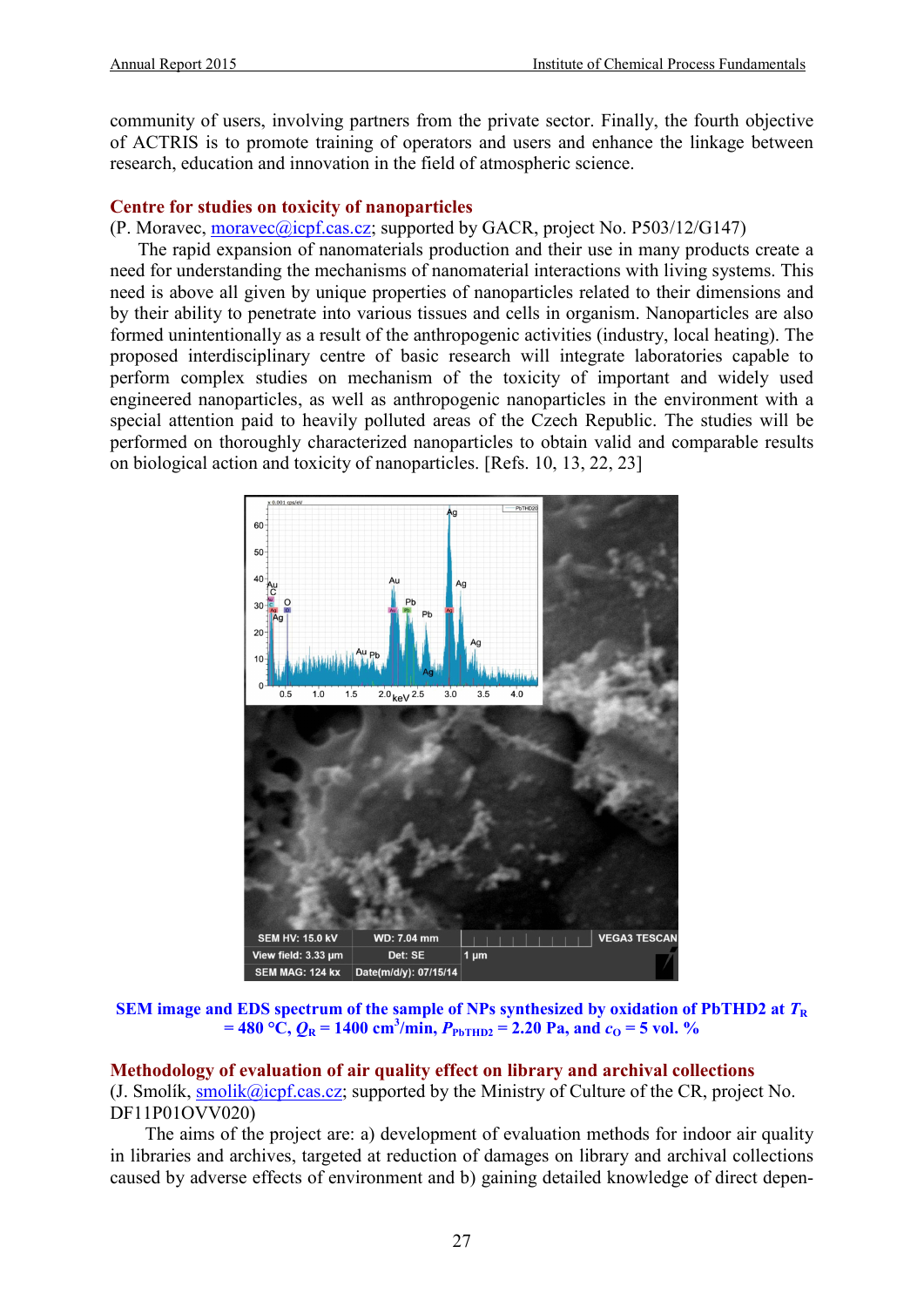dences between damage of library and archival collections and surrounding environment, leading to precautions reducing the adverse effects of deteriorated environment. [Refs. 1, 9]

### **International co-operations**

Imperial College London, London, UK: Confined fluids

- Penn State University, State College, PA, USA: Dissipative particle dynamics simulations of adsorption behavior of model proteins on surface
- University of Loughborough, Loughborough, UK: Dynamic density functional theory
- University of Ontario Institute of Technology, Oshawa, ON, Canada: Macroscopic and molecular-based studies in the statistical mechanics of fluids
- U.S. Army Research Laboratory, Weapons and Materials Research Directorate, MD, USA: Mesoscale simulations of energetic and reactive materials
- Finnish Meteorological Institute, Helsinki, Finland: Studies on homogeneous nucleation using diffusion chambers
- Laboratory of Atmospheric Chemistry, Paul Scherrer Institute, Switzerland: Source apportionment from highly time-resolved data.
- Norwegian Institute for Air Research, Kjeller, Norway: Indoor aerosol behavior
- Technical University of Crete, Chania, Greece: Aerosols in the indoor environment
- Technical University of Denmark, Lyngby, Denmark: Indoor air and aerosols
- University of Helsinki, Division of Atmospheric Sciences, Helsinki, Finland
- University of Vienna, Faculty of Physics, Dept. of Aerosol physics and Environmental Physics, Vienna, Austria: Black and elemental carbon analysis, aerosol optical properties

## **Visits abroad**

D. Brus: Finnish Meteorological Institute, Helsinki, Finland (12 months)

- M. Cusack: University of Birmingham, Birmingham, UK (1 month)
- A. Malijevský: Imperial College London, London, UK (1 month)

N. Talbot: IDAEA- CSIC, Barcelona, Spain (3 months)

N. Zíková: Clarkson University, NY, U.S.A. (5 months)

## **Publications**

#### **Original papers**

- [1] Benešová M., Mašková L.: Mechanické čištění papíru a certifikovaná metodika "Metodika výběru prostředku k mechanickému čištění prachových částic z povrchu papíru". (Czech) The Mechanical Cleaning of Paper and the Certified Methodology "Methodology of the Selection of an Agent for the Mechanical Cleaning of Dust Particles from the Surface of Paper". *Archivní časopis* 65(4), 358-373 (2015).
- [2] Cusack M., Talbot N., Ondráček J., Minguillón M.C., Martins V., Klouda K., Schwarz J., Ždímal V.: Variability of Aerosols and Chemical Composition of PM10, PM2.5 and PM1 on a Platform of the Prague Underground Metro. *Atmos. Environ.* 118, 176-183 (2015).
- [3] Henderson D., Holovko M., Nezbeda I., Trokhymchuk A.: What is Liquid? Foreword. *Condens. Matter Phys.* 18(1), 10101-4 (2015).
- [4] Hovorka J., Holub R.F., Ždímal V., Bendl J., Hopke P.K.: The Mystery "Well": A Natural Cloud Chamber?. *J. Aerosol. Sci.* 81, 70-74 (2015).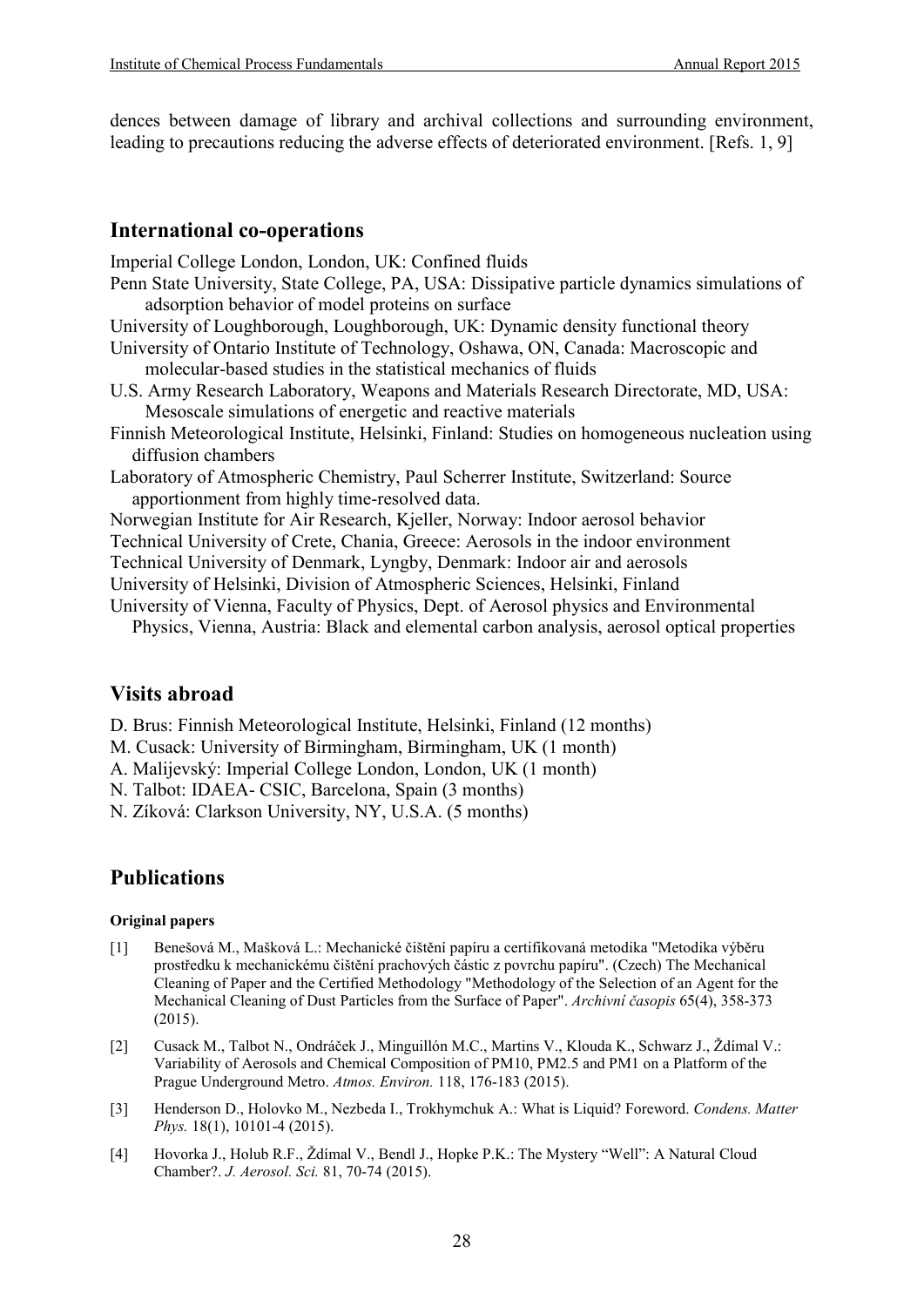- [5] Chatoutsidou S.E, Ondráček J., Tesař O., Tørseth K., Ždímal V., Lazaridis M.: Indoor/outdoor Particulate Matter Number and Mass Concentration in Modern Offices. *Build. Environ.* 92, 462-474 (2015).
- [6] Chatoutsidou S.E., Mašková L., Ondráčková L., Ondráček J., Lazaridis M., Smolík J.: Modeling of the Aerosol Infiltration Characteristics in a Cultural Heritage Building: Τhe Baroque Library Hall in Prague. *Build. Environ.* 89, 253-263 (2015).
- [7] Kubelová L., Vodička P., Schwarz J., Cusack M., Makeš O., Ondráček J., Ždímal V.: A Study of Summer and Winter Highly Time-resolved Submicron Aerosol Composition Measured at a Suburban Site in Prague. *Atmos. Environ.* 118, 45-57 (2015).
- [8] Levdansky V.V., Smolík J., Ždímal V., Moravec P.: Size Effects in the Course of Trapping Impurity Atoms by Nanoparticles Growing in a Supersaturated Vapor. *J. Eng. Phys. Thermophys.* 88(4), 999-1002, 2015 [*Inzh.-Fyz. Zh.* 88(4), 965-968, 2015]
- [9] Mašková L., Smolík J., Vodička P.: Characterisation of Particulate Matter in Different Types of Archives. *Atmos. Environ.* 107, 217-224 (2015).
- [10] Moravec P., Smolík J., Ondráček J., Vodička P., Fajgar R.: Lead and/or Lead Oxide Nanoparticle Generation for Inhalation Experiments. *Aerosol Sci. Technol.* 49(8), 655-665 (2015).
- [11] Moreno N., Perilla J.E., Colina C.M., Lísal M.: Mucin Aggregation from a Rod-like Meso-Scale Model. *Mol. Phys.* 113(9-10), 898-909 (2015).
- [12] Panteliadis P., Hafkenscheid T., Cary B., Diapouli E., Fischer A., Favez O., Schwarz J., Giannoni M., Novák J., Karanasiou A., Fermo P., Maenhaut W.: ECOC Comparison Exercise with Identical Thermal Protocols after Temperature Offsets Correction - Instrument Diagnostics by In-depth Evaluation of Operational Parameters. *Atmos. Meas. Tech.* 8(2), 779-792 (2015).
- [13] Pelclová D., Barošová H., Kukutschová J., Ždímal V., Navrátil T., Felclová Z., Vlčková Š., Schwarz J., Zíková N., Kačer P., Komarc M., Běláček J.: Raman Microspectroscopy of Exhaled Breath Condensate and Urine in Workers Exposed to Fine and Nano TiO2 Particles: a Cross-sectional Study. *J. Breath Res.* 9(3), 036008 (2015).
- [14] Popovicheva O.B., Kireeva E.D., Shonija N.K., Vojtíšek-Lom M., Schwarz J.: FTIR Analysis of Surface Functionalities on Particulate Matter Produced by Off-Road Diesel Engines Operating on Diesel and Biofuel. *Environ. Sci. Pollut. Res.* 22(6), 4534-4544 (2015).
- [15] Sellers M.S., Lísal M., Brennan J.K.: Exponential-Six Potential Scaling for the Calculation of Tree Energies in Molecular Simulations. *Mol. Phys.* 113(1), 45-54 (2015).
- [16] Svoboda M., Brennan J.K., Lísal M.: Molecular Dynamics Simulation of Carbon Dioxide in Single-Walled Carbon Nanotubes in the Presence of Water: Structure and Diffusion Studies. *Mol. Phys.* 113(9- 10), 1124–1136 (2015).
- [17] Svoboda M., Malijevský A., Lísal M.: Wetting Properties of Molecularly Rough Surfaces. *J. Chem. Phys.* 143, 104701-17 (2015).
- [18] Škrabalová L., Zíková N., Ždímal V.: Shrinkage of Newly Formed Particles in an Urban Environment. *Aerosol Air Qual. Res.* 15(4), 1313-1324 (2015).
- [19] Štolcpartová J., Pechout M., Dittrich L., Mazac M., Fenkl M., Vrbová K., Ondráček J., Vojtíšek-Lom M.: Internal Combustion Engines as the Main Source of Ultrafine Particles in Residential Neighborhoods: Field Measurements in the Czech Republic. *Atmosphere* 6(11), 1714-1735 (2015).
- [20] Vodička P., Schwarz J., Cusack M., Ždímal V.: Detailed Comparison of OC/EC Aerosol at an Urban and a Rural Czech Background Site during Summer and Winter. *Sci. Total Environ.* 518-519, 424-433 (2015).
- [21] Vojtíšek-Lom M., Pechout M., Dittrich L., Beránek V., Kotek M., Schwarz J., Vodička P., Milcová A., Rossnerová A., Ambrož A., Topinka J.: Polycyclic Aromatic Hydrocarbons (PAH) and Their Genotoxicity in Exhaust Emissions from a Diesel Engine during Extended Low-Load Operation on Diesel and Biodiesel Fuels. *Atmos. Environ.* 109, 9-18 (2015).
- [22] Wonaschütz A., Demattio A., Wagner R., Burkart J., Zíková N., Vodička P., Ludwig W., Steiner G., Schwarz J., Hitzenberger R.: Seasonality of New Particle Formation in Vienna, Austria - Influence of Air Mass Origin and Aerosol Chemical Composition. *Atmos. Environ.* 118, 118-126 (2015).
- [23] Zíková N., Ondráček J., Ždímal V.: Size-resolved Penetration Through High-Efficiency Filter Media Typically Used for Aerosol Sampling. *Aerosol Sci. Technol.* 49(4), 239-249 (2015).